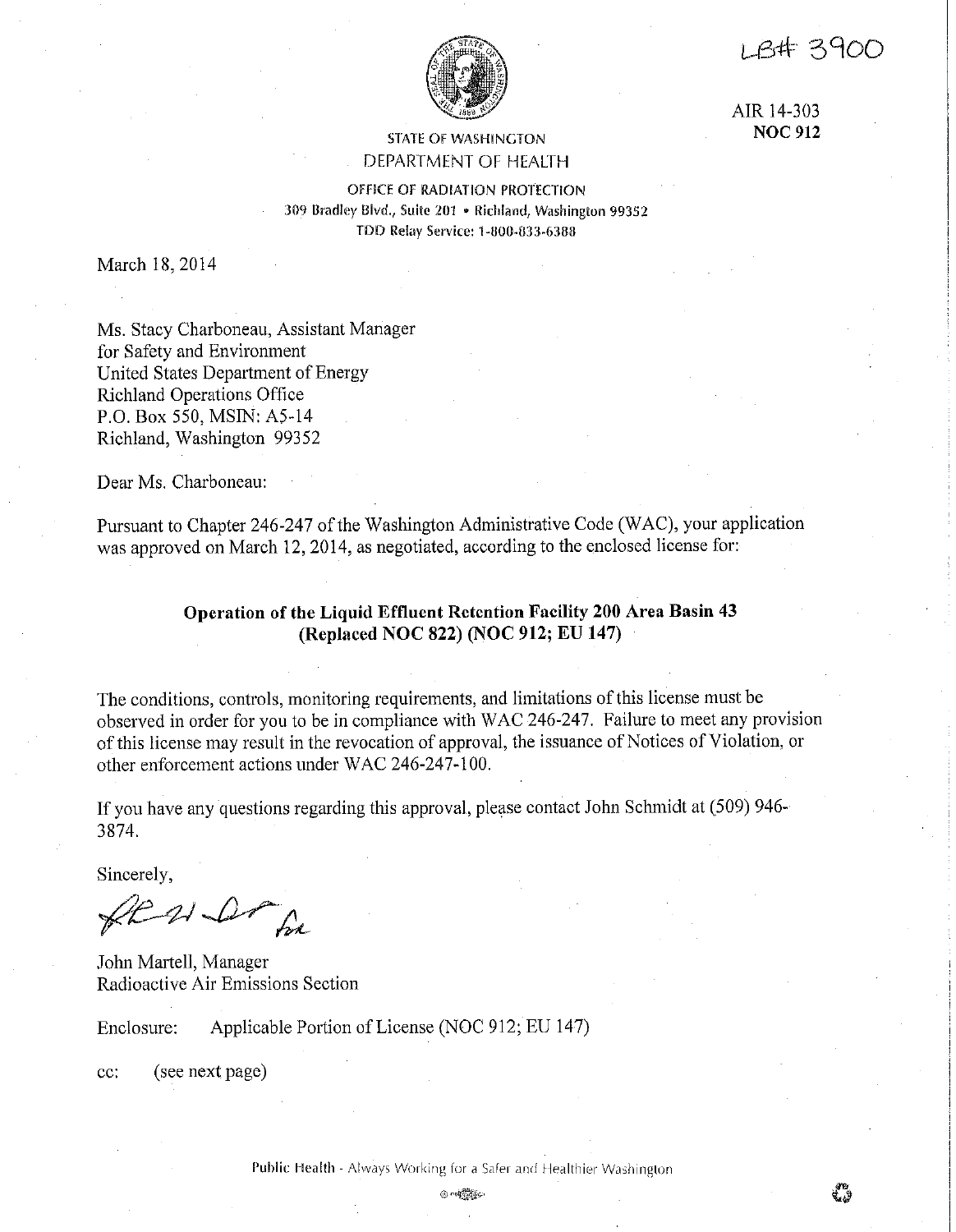Ms. Stacy Charboneau March 18, 2014 Page 2 of 2

cc: Ruth Allen, WRPS Robert Anderson, MSA Matthew Barnett, PNNL Lee Bostic, BNI Cliff Clark, USDOE-RL Jack Donnelly, WRPS Rick Engelmann, CHPRC Dennis Faulk, EPA Phil Gent, Ecology Robert Haggard, BNI Dale Jackson, USDOE-RL Paul Karschnia, CHPRC Ed MacAlister, USDOE-RL Crystal Mathey, WDOH Ernest McConnick, WDOH Valarie Peery, Ecology Crystal Rau, Ecology John Schmidt, WDOH Maria Skorska, Ecology Jeff Voogd, WRPS Joan Woolard, WRPS Davis Zhen, EPA Environmental Portal RAES Tracking Line# 814; NOC 912; EU 147 **AIR 14-303**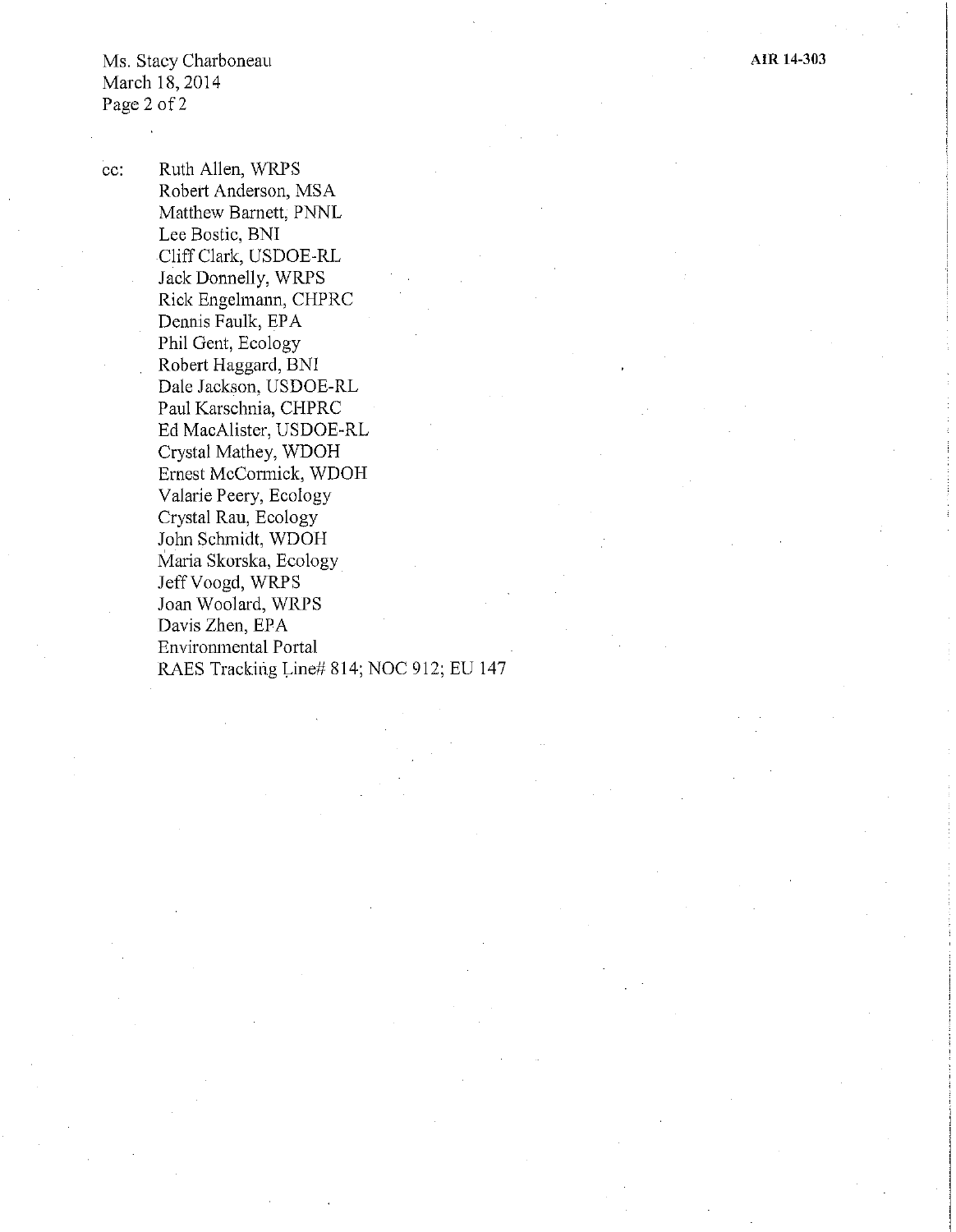| 200E P-242AL43-001                                                            |                                                            |                                                                                               |                                                            |
|-------------------------------------------------------------------------------|------------------------------------------------------------|-----------------------------------------------------------------------------------------------|------------------------------------------------------------|
| <b>LERF Basin #43</b><br>This is a MINOR, PASSIVELY ventilated emission unit. |                                                            |                                                                                               |                                                            |
| Liquid Effluent Retention Facility (LERF)                                     |                                                            |                                                                                               |                                                            |
| <b>Emission Unit Information</b>                                              |                                                            |                                                                                               |                                                            |
| Stack Height: 5.00 ft.                                                        | $1.52 \; \text{m}$ .                                       | $0.05 \; \text{m}$ .<br>Stack Diameter 0.17 ft.                                               |                                                            |
|                                                                               | Average Stack Effluent Temperature: 77 degrees Fahrenheit  | 25 degrees Celsius.                                                                           |                                                            |
| Average Stack ExhaustVelocity: 32.50 ft/second.<br>Abatement Technology BARCT | state only enforceable: WAC 246-247-010(4), 040(5), 060(5) | 9.91 m/second.<br>WAC 246-247-040(3), 040(4)                                                  |                                                            |
| Zone or Area                                                                  | <b>Abatement Technology</b>                                | Required $#$ of Units                                                                         | <b>Additional Description</b>                              |
|                                                                               | Charcoal filter                                            |                                                                                               |                                                            |
| <b>Monitoring Requirements</b>                                                |                                                            | state enforceable: WAC 246-247-040(5), 060(5), and federally enforceable: 40 CFR 61 subpart H |                                                            |
| <b>Federal and State</b><br>Regulatory                                        | <b>Monitoring and Testing</b><br>Requirements              | <b>Radionuclides Requiring</b><br>Measurement                                                 | <b>Sampling</b><br>Frequency                               |
| 40 CFR 61.93(b)(4)(i)<br>& WAC 246-247-075(3)                                 | 40 CFR 61, Appendix B,<br>Method $114(3)$                  | TOTAL ALPHA TOTAL<br>BETA                                                                     | Air - every 2 weeks<br>continuous/deposition -<br>annually |

**Sampling Requirements** Near Field Environment Sampling

#### **Additional Requirements**

Emission Unit ID: 147

Additional monitoring or sampling requirements established by this License will be listed in the Conditions and Limitations section, if applicable.

**Operational Status** Operations at LERF involve receipt and storage of wastewaters on the Hanford Site.

#### **This Emission Unit has 1 active Notice(s) of Construction.**

| <b>Project Title</b>                                                            |            | Approval # Date Approved NOC ID |     |
|---------------------------------------------------------------------------------|------------|---------------------------------|-----|
| Operation of the Liquid Effluent Retention Facility 200 Area Basin 43 (Replaced | AIR 14-303 | 3/12/2014                       | 912 |
| NOC ID 822)                                                                     |            |                                 |     |

### **Conditions (state only enforceable: WAC 246-247-040(5), 060(5) if not specified)**

- 1) The total abated emission limit for this Notice of Construction is limited to 5.96E-02 mrem/year to the Maximally Exposed Individual (WAC 246-247-040(5)).
- 2) This approval applies only to those activities described below. No additional activities or variations on the approved activities that constitute a "modification" to the emission unit, as defined in WAC 246-247-030(16), may be conducted.

The operation of the Liquid Effluent Retention Facility 200 Area Basin 43

LERF provides temporary storage, as well as flow and pH equalization, for wastewaters prior to treatment at ETF. LERF consists of three high density polyethylene double lined basins, each with an operating capacity of 29.5 million L. Each basin has a leachate collection system located between the primary and secondary composite liner systems and is also equipped with a floating low density polyethylene cover finnly attached to the sidewalls to prevent unwanted material from entering the basins and avoid evaporation of wastewater. To prevent the buildup of gas, each basin is passively vented through vent pipes. Gases exiting through a vent pipe are channeled through a carbon adsorption filter.

#### LERF Cover Cleanup Operations

These operations include removal of contaminated liquids, vegetation, debris, and windblown dirt/mud that have collected on the surface of the LERF basin covers and in nearby external locations in or near LERF. Precipitation and windblown dirt/mud, which normally collect on the floating low-density polyethylene covers, are removed by pumping the precipitation into the basin under the cover, into containers located at LERF, or directly to the ground if contamination is below the groundwater quality criteria for radionuclides Page 1 of 5 for EU\_ID 147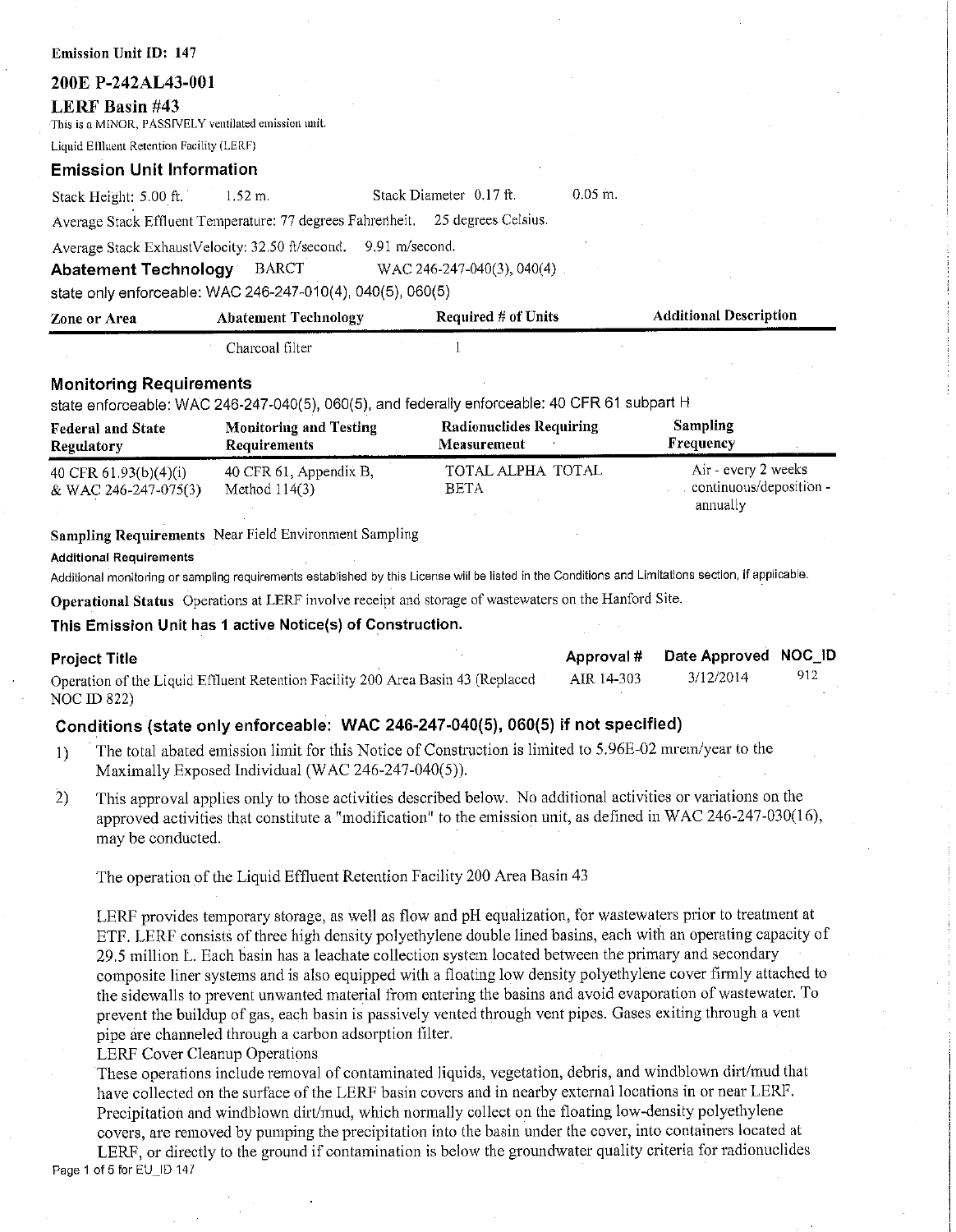listed in WAC 173-200-040, "Water Quality Standards for Groundwaters of the State of Washington," "Criteria." The dirt/mud on the covers is collected on filters or sluiced, slurried, or mechanically loaded into containers for disposal. Vegetation and debris ( such as old hoses and failed pumps) are removed using mechanical methods and tools including, but not limited to, cranes, heavy equipment, chain balls, nets, long reach tools, or similar methods. Workers will employ these methods from the sides of the basins. This material will be placed in containers and disposed. The floating covers and charcoal filters on breather vents reduce emissions from the LERF basins. Other unfiltered LERF/ETF diffuse and fugitive emissions are very low. Containment provided by drums and other waste packages, combined with minimization of any external contamination in accordance with established radiation control procedures, provides for effective control of potential fugitive emissions. Potential emissions during waste unloading from tankers and pressure testing of tankers are controlled by the very moist conditions in the tanker and the gradual air displacement and air release rates that occur. The PTE for this project as determined under WAC 246-247-030(21)(a-e) [as specified in the application] is 5.96E-02 mrem/year. Approved are the associated potential release rates (Curies/year) of: · Alpha - 0 5.01 E-04 Liquid/Particulate Solid WAC 246-247-030(21)(a) Alpha release rate is assumed to be Pu-239/240. The release rate assumes two full basins and the addition of waste water equivalent to ETF's annual operating capacity. In addition to the isotopes specifically listed as approved under this NOC, other radionuclldes may be encountered and are approved so long as they are conservatively represented by the total alpha and total beta-gamma constituents. Am - 241 Liquid/Particulate Solid WAC 246-247-030(21 )(a) Contributes less than 0.1 mrem/yr to the MEI, and represents less than 10% of the unabated PTE and represents less than 25% of the abated dose. B/G - 0 3.33E+00 Liquid/Particulate Solid WAC 246-247-030(21 )(a) Beta/Gamma release rate is assumed to be Sr-90/Cs-137. The release rate assumes two full basins and the addition of waste water equivalent to ETF's annual operating capacity. In addition to the isotopes specifically listed as approved under this NOC, other radionuclides may be encountered and are approved so long as they are conservatively represented by the total alpha and total beta-gamma constituents. C - 14 Liquid/Particulate Solid WAC 246-247-030(21)(a) Contributes less than 0.1 mrem/yr to the MEI, and represents less than 10% of the unabated PTE and represents less than 25% of the abated dose. Ce - 144 Liquid/Particulate Solid WAC 246-247-030(21 )(a) Contributes less than 0.1 mrem/yr to the MEI, and represents less than 10% of the unabated PTE and represents less than 25% of the abated dose. Cm - 244 Liquid/Particulate Solid WAC 246-247-030(21 )(a) Contributes less than 0.1 mrem/yr to the MEI, and represents less than 10% of the unabated PTE and represents less than 25% of the abated dose. Co -60 Liquid/Particulate Solid WAC 246-247-030(21 )(a) Contributes less than 0.1 mrem/yr to the MEI, and represents less than 10% of the unabated PTE and represents less than 25% of the abated dose. Cs - 134 Liquid/Particulate Solid WAC 246-247-030(21 )(a) Contributes less than 0.1 mrem/yr to the MEI, and represents less than 10% of the unabated PTE and represents less than 25% of the abated dose. Cs - 137 Liquid/Particulate Solid WAC 246-247-030(21 )(a) Contributes less than 0.1 mrem/yr to the MEI, and represents greater than 10% of the unabated PTE and represents less than 25% of the abated dose. Eu - 154 Liquid/Particulate Solid WAC 246-247-030(21 )(a) Contributes less than 0.1 mrem/yr to the MEI, and represents less than 10% of the unabated PTE and represents less than 25% of the abated dose. Eu - 155 Liquid/Particulate Solid WAC 246-247-030(21 )(a) Contributes less than 0.1 mrem/yr to the MEI, and represents less than 10% of the unabated PTE and represents less than 25% of the abated dose. H-3 Liquid/Particulate Solid WAC 246-247-030(21 )(a) Contributes less than 0.1 mrem/yr to the MEI, and represents less than 10% of the unabated PTE and represents less than 25% of the abated dose. I - 129 Liquid/Particulate Solid WAC 246-247-030(21 )(a) Contributes less than 0.1 mrem/yr to the MEI, and represents less than 10% of the unabated PTE and represents less than 25% of the abated dose.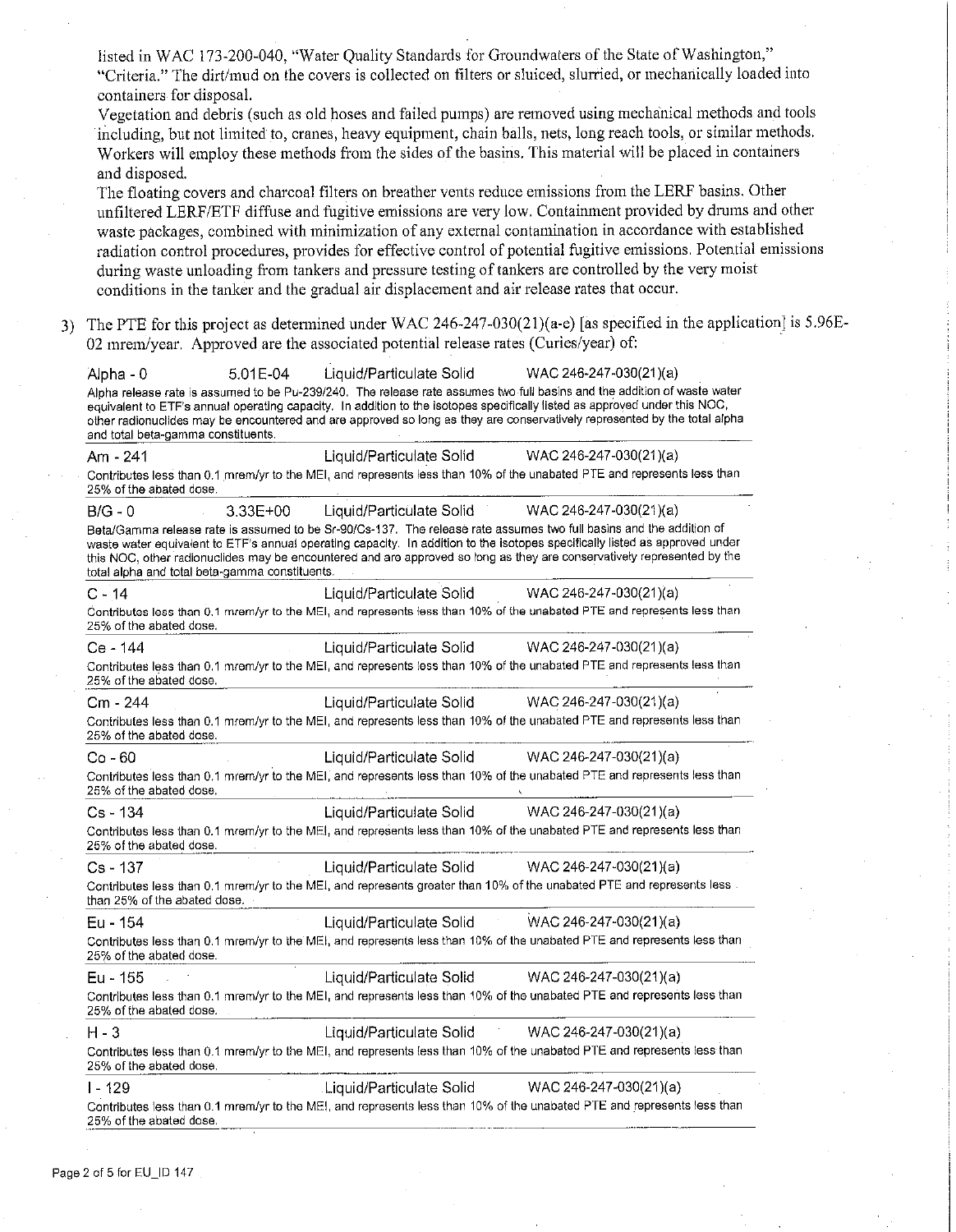| $K - 40$                     | Liquid/Particulate Solid<br>WAC 246-247-030(21)(a)                                                                       |
|------------------------------|--------------------------------------------------------------------------------------------------------------------------|
| 25% of the abated dose.      | Contributes less than 0.1 mrem/yr to the MEI, and represents less than 10% of the unabated PTE and represents less than  |
| $Mn - 54$                    | Liquid/Particulate Solid WAC 246-247-030(21)(a)                                                                          |
| 25% of the abated dose.      | Contributes less than 0.1 mrem/yr to the MEI, and represents less than 10% of the unabated PTE and represents less than  |
| Na - 22                      | Liquid/Particulate Solid WAC 246-247-030(21)(a)                                                                          |
| 25% of the abated dose.      | Contributes less than 0.1 mrem/yr to the MEI, and represents less than 10% of the unabated PTE and represents less than  |
| Nb - 94                      | Liquid/Particulate Solid WAC 246-247-030(21)(a)                                                                          |
| 25% of the abated dose.      | Contributes less than 0.1 mrem/yr to the MEI, and represents less than 10% of the unabated PTE and represents less than  |
| Np - 237                     | Liquid/Particulate Solid WAC 246-247-030(21)(a)                                                                          |
| 25% of the abated dose.      | Contributes less than 0.1 mrem/yr to the MEI, and represents less than 10% of the unabated PTE and represents less than  |
| Pu - 238                     | Liquid/Particulate Solid WAC 246-247-030(21)(a)                                                                          |
| 25% of the abated dose.      | Contributes less than 0.1 mrem/yr to the MEI, and represents less than 10% of the unabated PTE and represents less than  |
| Pu - 239/240                 | Liquid/Particulate Solid WAC 246-247-030(21)(a)                                                                          |
| than 25% of the abated dose. | Contributes less than 0.1 mrem/yr to the MEI, and represents greater than 10% of the unabated PTE and represents greater |
| Pu - 241                     | Liquid/Particulate Solid<br>WAC 246-247-030(21)(a)                                                                       |
| 25% of the abated dose.      | Contributes less than 0.1 mrem/yr to the MEI, and represents less than 10% of the unabated PTE and represents less than  |
| Ra - 226                     | WAC 246-247-030(21)(a)<br>Liquid/Particulate Solid                                                                       |
| 25% of the abated dose.      | Contributes less than 0.1 mrem/yr to the MEI, and represents less than 10% of the unabated PTE and represents less than  |
| Ru - 106                     | WAC 246-247-030(21)(a)<br>Liquid/Particulate Solid                                                                       |
| 25% of the abated dose.      | Contributes less than 0.1 mrem/yr to the MEI, and represents less than 10% of the unabated PTE and represents less than  |
| Sb - 125                     | Liquid/Particulate Solid<br>WAC 246-247-030(21)(a)                                                                       |
| 25% of the abated dose.      | Contributes less than 0.1 mrem/yr to the MEI, and represents less than 10% of the unabated PTE and represents less than  |
| Se 79                        | WAC 246-247-030(21)(a)<br>Liquid/Particulate Solid                                                                       |
| 25% of the abated dose.      | Contributes less than 0.1 mrem/yr to the MEI, and represents less than 10% of the unabated PTE and represents less than  |
| $Sr - 90$                    | Liquid/Particulate Solid<br>WAC 246-247-030(21)(a)                                                                       |
| than 25% of the abated dose. | Contributes less than 0.1 mrem/yr to the MEI, and represents greater than 10% of the unabated PTE and represents greater |
| Tc - 99                      | WAC 246-247-030(21)(a)<br>Liquid/Particulate Solid                                                                       |
| 25% of the abated dose.      | Contributes less than 0.1 mrem/yr to the MEI, and represents less than 10% of the unabated PTE and represents less than  |
| $U - 233$                    | Liquid/Particulate Solid<br>WAC 246-247-030(21)(a)                                                                       |
| 25% of the abated dose.      | Contributes less than 0.1 mrem/yr to the MEI, and represents less than 10% of the unabated PTE and represents less than  |
| $U - 234$                    | Liquid/Particulate Solid<br>$WAC 246-247-030(21)(a)$                                                                     |
| 25% of the abated dose.      | Contributes less than 0.1 mrem/yr to the MEI, and represents less than 10% of the unabated PTE and represents less than  |
| $U - 235$                    | WAC 246-247-030(21)(a)<br>Liquid/Particulate Solid                                                                       |
| 25% of the abated dose.      | Contributes less than 0.1 mrem/yr to the MEI, and represents less than 10% of the unabated PTE and represents less than  |
| $U - 236$                    | Liquid/Particulate Solid<br>WAC 246-247-030(21)(a)                                                                       |
| 25% of the abated dose.      | Contributes less than 0.1 mrem/yr to the MEI, and represents less than 10% of the unabated PTE and represents less than  |
| U - 238                      | WAC 246-247-030(21)(a)<br>Liquid/Particulate Solid                                                                       |
| 25% of the abated dose.      | Contributes less than 0.1 mrem/yr to the MEI, and represents less than 10% of the unabated PTE and represents less than  |
| Zn - 65                      | WAC 246-247-030(21)(a)<br>Liquid/Particulate Solid                                                                       |
| 25% of the abated dose.      | Contributes less than 0.1 mrem/yr to the MEI, and represents less than 10% of the unabated PTE and represents less than  |

 $\bar{\gamma}$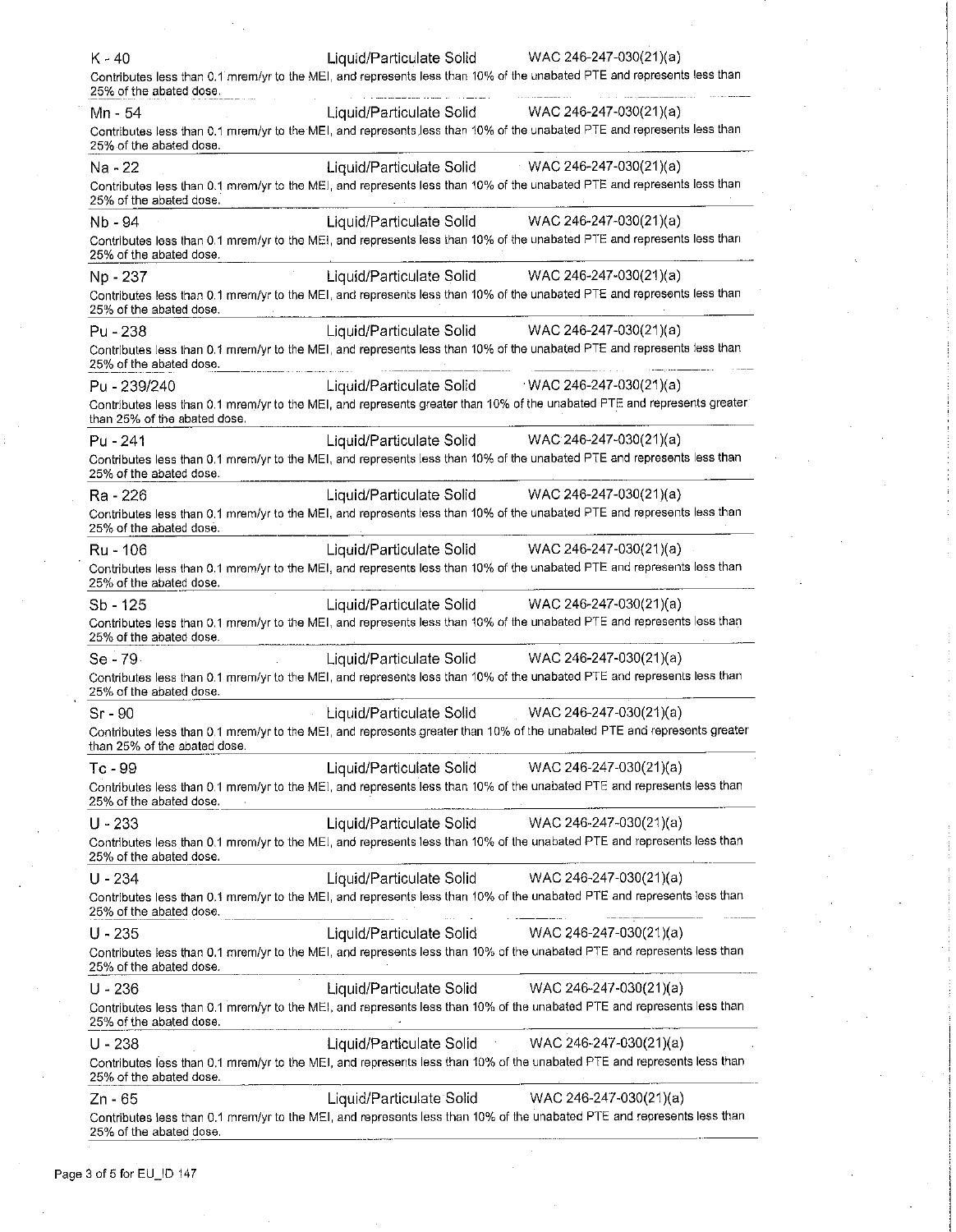Zr - 95 Liquid/Particulate Solid WAC 246-247-030(21 )(a)

**Contributes less than 0.1 mrem/yr to the MEI, and represents less than** 10% **of the unabated PTE and represents less than 25% of the abated dose.** ·

| The radioactive isotopes identified for this emission unit are (no quantities specified): |            |              |            |           |  |  |  |
|-------------------------------------------------------------------------------------------|------------|--------------|------------|-----------|--|--|--|
| Am - 241                                                                                  | $C - 14$   | Ce - 144     | $Cm - 244$ | $Co - 60$ |  |  |  |
| $Cs - 134$                                                                                | $Cs - 137$ | $Eu - 154$   | Eu - 155   | H - 3     |  |  |  |
| $1 - 129$                                                                                 | K - 40     | - Mn - 54    | Na - 22    | Nb - 94   |  |  |  |
| Np - 237                                                                                  | Pu - 238   | Pu - 239/240 | $Pu - 241$ | Ra - 226  |  |  |  |
| Ru - 106                                                                                  | Sb - 125   | $Se-79$      | $Sr-90$    | $TC - 99$ |  |  |  |
| $U - 233$                                                                                 | U - 234    | U - 235      | $U - 236$  | $U - 238$ |  |  |  |
| Zn - 65                                                                                   | Zr - 95    |              |            |           |  |  |  |

The potential release rates described in this Condition were used to determine control technologies and monitoring requirements for this approval. DOE must notify the Department of a "modification" to the emission unit, as defined in WAC 246-247-030(16). DOE must notify the Department of any changes to a NESHAP major emission unit when a specific isotope is newly identified as contributing greater than 10% of the potential TEDE to the MEI, or greater than 25% of the TEDE to the MEI after controls. (WAC 246-247-110(9)) DOE must notify the Department of any changes to potential release rates as required by state or federal regulations including changes that would constitute a significant modification to the Air Operating Pennit under WAC 173-401-725(4). Notice will be provided according to the particular regulation under which notification is required. If the applicable regulation(s) does not address manner and type of notification, DOE will provide the Department with advance written notice by letter or electronic mail but not solely by copies of documents.

## 4) CONTAMINATION CONTROLS-Quarterly Inspection

Contamination on top of the LERF covers shall be minimized by inspecting the covers on a quarterly basis for damage and accumulation of precipitation, and pumping the precipitation into the basin under the covers as needed, Weather allowing, pumping will be initiated whenever visible channeling occurs (unless caused by malfunction of **the tensioning system) or whenever there is standing water on more than 10% of the cover.**  (WAC 246-247-040(5))

5) CONTAMINATION CONTROLS-Annual Cleaning

Covers shall be cleaned at a minimum of once per calendar year of accumulation of precipitation and removable material.

The fluid will be removed to a level where the fluid is not readily pumpable, and the accumulated solids will be removed to a level the does not cause channeling of the cover. (WAC 246-247-040(5))

6) CONTAMINATION CONTROL-Cover Cleanup

If physical removal from the covers other than by pumping is necessary, the following controls shall be implemented:

Continuous radiological control technician coverage shall be provided as specified in applicable Radiological Work Permits.

Beta-gamma contamination surveys shall be performed during cleanup activities.

Cleanup activities involving movement of dispersible contaminated material shall stop if average wind speeds exceed 20 miles per hour, as measured at the work site.

Suppressants such as water, fixatives, and covers shall be used, as necessary, to control contamination spread. (WAC 246-247-040(5))

7) CONTAMINATION DOCUMENTATION-Cover Cleanup Control-outside LERF Basins

For the area from the basin edges to 1,000 ft. from the basin edge, maintain a record of rad con reports that were perfonned during the month (routine, pre-job and during-job surveys) and appropriate corrective actions taken (as required) which shall be available for the audit. The reports shall include details of biologic vectors if involved. (WAC 246-247-040(5)), (WAC 246-247-040(6))

## 8) WDOH NOTIFICATION-Cover Cleanup Control-Contamination greater than I rad/hr

WDOH shall be notified when direct contamination readings are detected greater than I rad per hour per 100, square centimeters beta-gamma during cleanup activities.

(WAC 246-247-040(5)), (WAC 246-247-040(6))